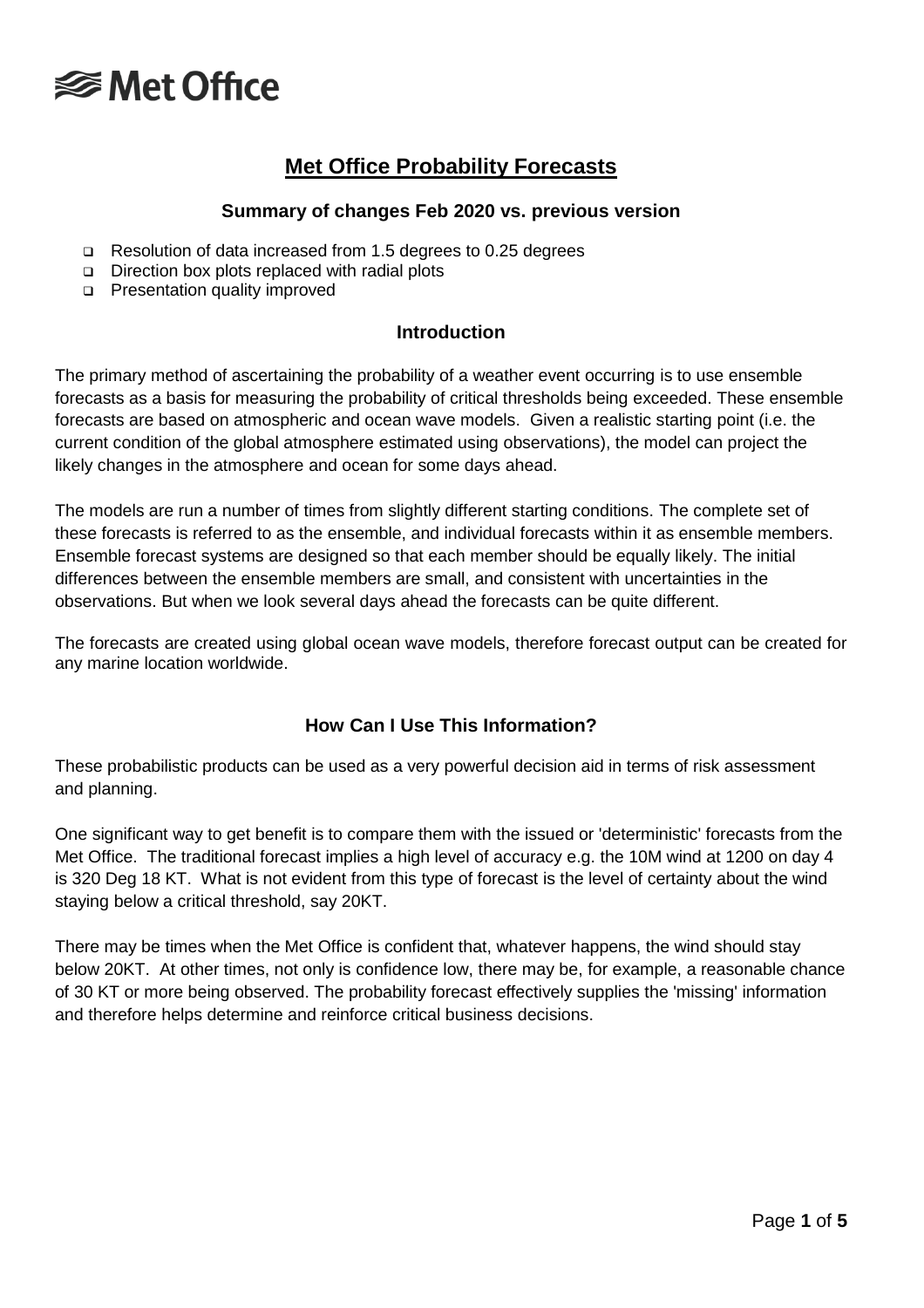

### **Product Details**

The product shows:-

- Wind Speed box and whisker plot (panel 1)
- □ Wind direction radial plots (panel 2)
- Significant wave height box and whisker plot (panel 3)
- □ Mean wave direction radial plots (panel 4)
- Mean wave period box and whisker plot (panel 5)
- □ Wind plots are shown in Green, Wave plots are shown in Blue
- □ Wind speed, in panel 1, is calibrated in Knots.
- The vertical scale in the box and whisker plot is modulated in line with the highest expected speeds (e.g. 0 to 50 KT wind speed in the example shown).
- Wind Direction in panel 2, is shown on a 360° radial plot, which is showing the forecast for 1200 for each day.
- □ Wind Direction is calibrated in Degrees.
- Significant wave height, in panel 3, is calibrated in Meters, the vertical scale modulated in line with the highest expected significant wave height (0 to 16m in the example shown).
- The Mean Wave Direction, in panel 4, is shown on a 360° radial plot, which is showing the forecast for 1200 for each day.
- □ Wave Direction is calibrated in Degrees.
- Mean Wave Period (in panel 5) is calibrated in Seconds, and like Significant Wave Height, the vertical scale modulates in line with the highest expected periods (zero to 16 seconds in the example shown).
- In both direction panels (wind and wave), the radial plots show the direction where the



wind/waves are coming from, i.e. this example waves are coming from the East.

- In both direction panels, the size and shade of the segment represents the volume of ensemble members, with darker and larger segments showing a greater number of agreeing members and therefore higher confidence (as in the first radial plot below). In the example below, as time goes on the radial plots become paler, smaller and more spread out, showing there is less agreement across the ensembles and therefore less confidence in any one wave direction.
- The black solid line represents the ensemble mean and the black dashed line represents the ensemble median.

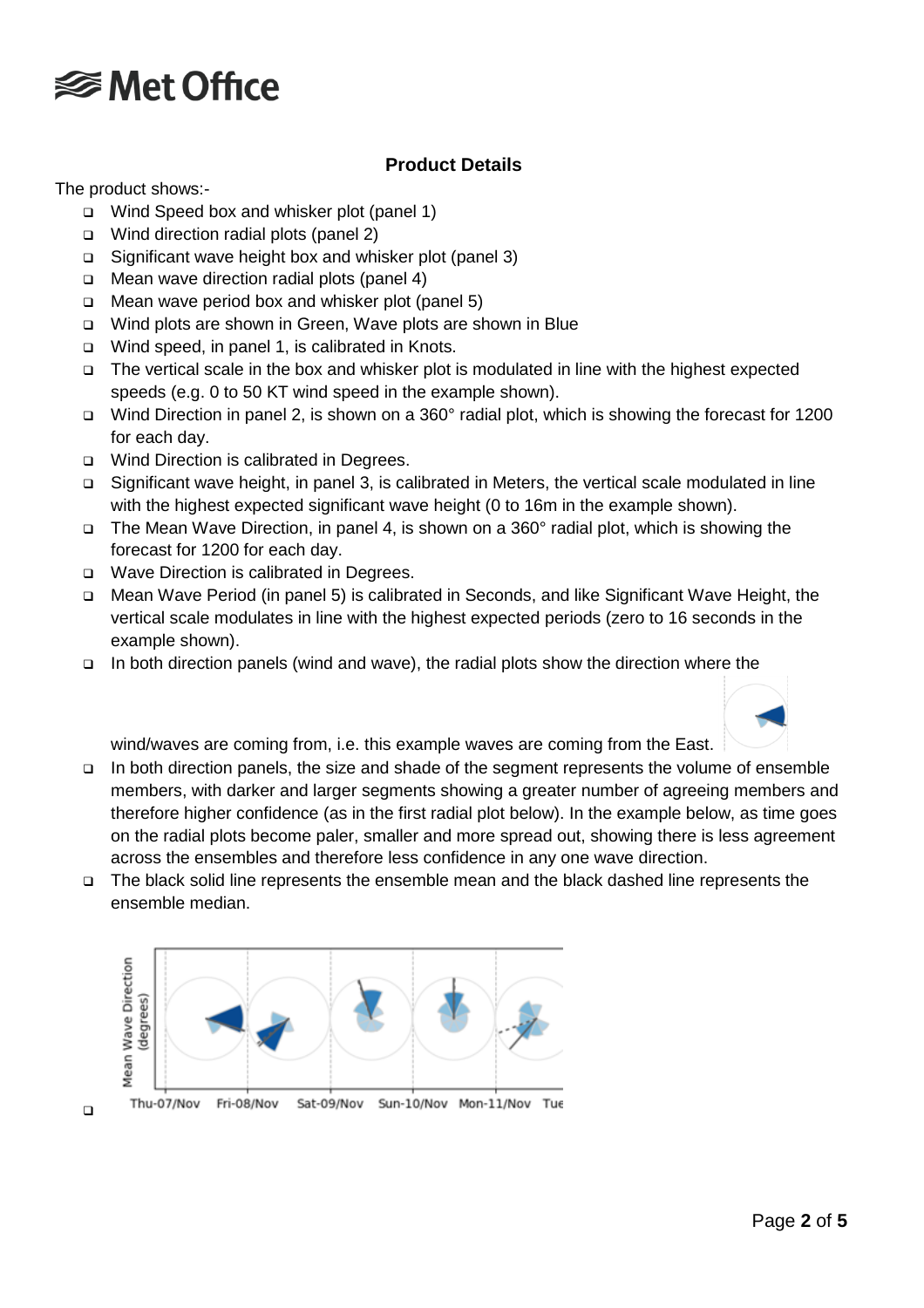# **<del></del>** Met Office

- In the box and whisker plots, the black lines within the boxes are the median values.
	- □ The 25% to 75% probability quartiles determine the 'Box' top and bottom.
	- The 'whiskers' the vertical lines emanating from the boxes, depict the upper and lower quartiles. The upper quartile shows values where the probability of being equal to or greater than that value is greater than 0.75 and the lower quartile shows values where the probability of being equal to or less than that value is less than 0.25.





□ If the Box, Median and Whiskers are close together and the values are close to the issued



If the top of a box (75%) quartile, lies below an operational limit then we can be reasonably confident of not exceeding the limit (providing the issued deterministic forecast is consistent with this). The confidence can be even greater if the upper quartile whiskers also lie inside operational thresholds.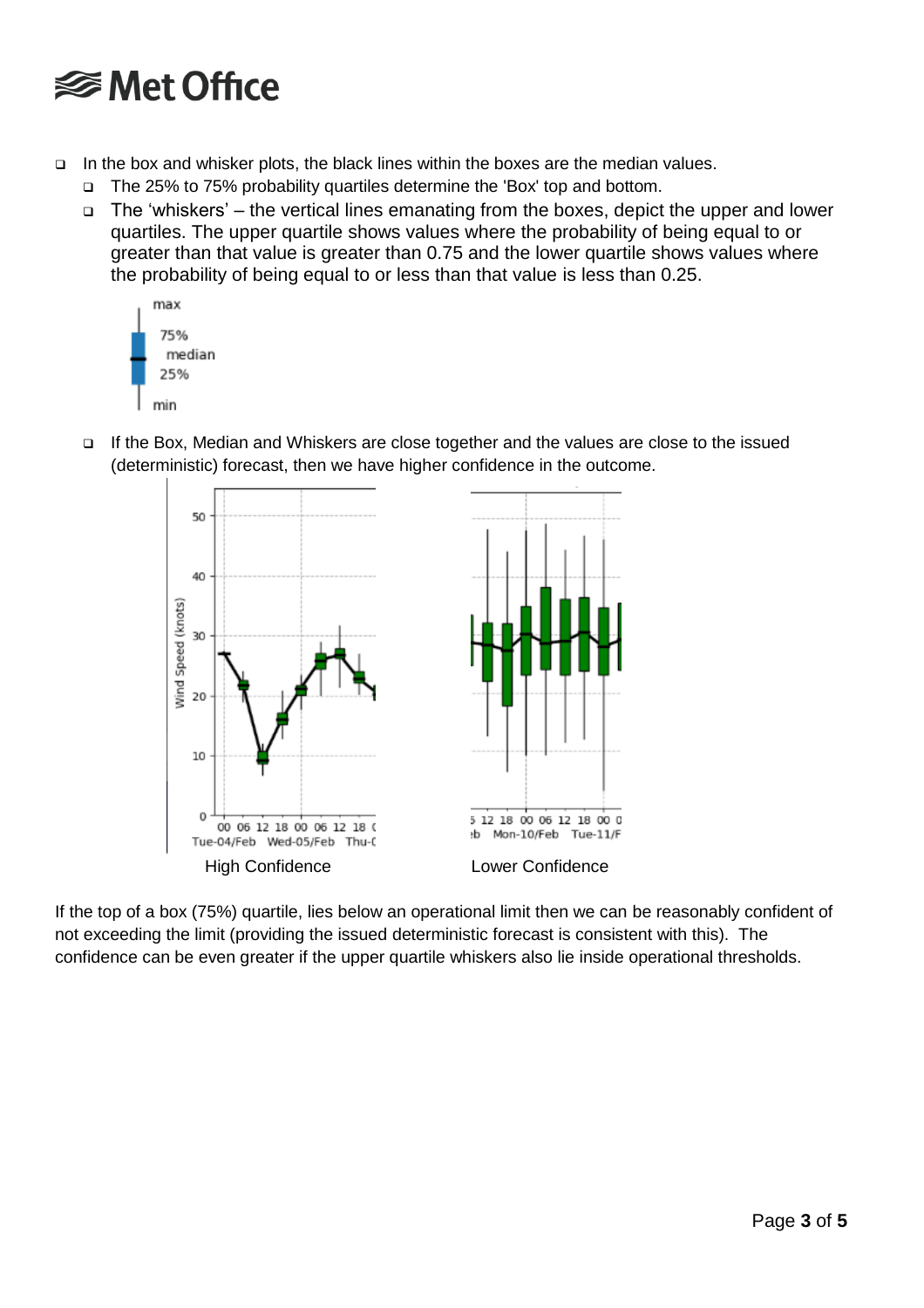# **<del></del>** Met Office